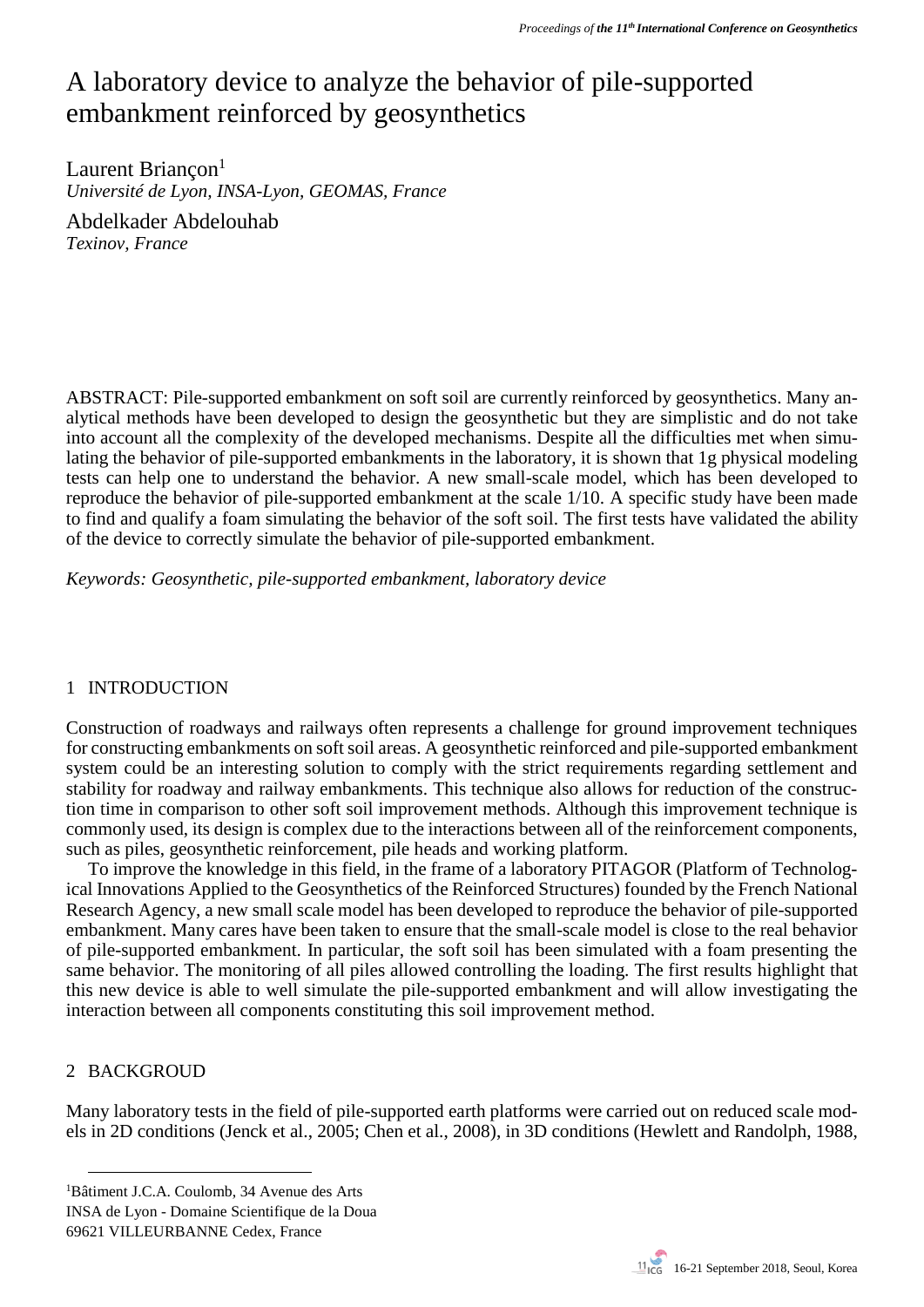Demerdash, 1996, Kempfert et al., 1999, Hironaka et al., 2006) or more recently (Mc Guire, 2011, Van Eekelen et al., 2013, Houda, 2016). They mainly focused on the load transfer in the earth platform without taking into account systematically the behavior of the soft soil.

The results of the models in 2D conditions highlighted that it was not able to reproduce the behavior of a 3D problem. Many studies in 3D conditions have been performed on only four piles (Kempfert et al., 1999; Hironaka et al., 2006; Van Eekelen et al., 2013), their results can be affected by the boundary effect. Such authors modelled the behavior of the soft soil by a settlement plate (Demerdash, 1996; Hironaka et al., 2006); but recent full-scale experimentations (Briançon and Simon, 2012, 2017) highlighted that the major of load transfer occurs during the embankment setting up and thus the presence of a rigid base during the construction step is not able to reproduce the cinematic of the mechanisms.

Both studies used more than four piles in their experimental device (Mc Guire, 2011, Houda, 2016). Mc Guire (2011) studied the influence of the geometrical parameters on surface deformation and critical height of samples of sand. The base and lateral boundaries of the sample are held fixed and the columns are displaced upwards into the sample. The author found valuable results on the critical height but did not focus his study on the soft soil, which plays however, a significant role on the load transfer mechanisms. The apparatus of Houda (2016) contains 16 piles; the soft soil is modelled by a mixture of sand and polystyrene balls. This artificial soil presents a compressibility close to real soft soil but the setting up was difficult and it has not been proved that the initial conditions were always the same. Another problem of this small-scale device is that even if 16 piles were used, the load has not been measured on the pile located near the wall of the tank and the monitoring of this experimental device was not able to check if the load apply was the same on the central grid and on the other grids. Without knowing the initial conditions applied on the central grid, it is difficult to conclude on the load transfer mechanisms.

Even if such laboratory small scale devices allowed proposing design methods (Hewlett and Randolph, 1988; Kempfert et al., 1999; Van Eekelen et al., 2015), this short background shows the difficulty to model pile-supported embankment with them. To simulate correctly the real behavior of pile-supported embankment, the small-scale device must be designed such as:

- the load applied is the same on all the grids,
- the central grid is not affected by the boundary effect,
- the behavior of the soft soil and the geosynthetic are well modelled.

We have not found in the literature a small-scale model taking into account all these key points.

#### 3 LABORATORY DEVICE

A new small-scale model has been developed to reproduce the behavior of pile-supported embankment at the scale 1/10 (Figure 1). The device consists in a rigid tank of inner square section 1.2 meter x 1.2 meter made of three stacked frames, a base and a top: the lower frame, 0.5 meter high, contains the monitoring at the pile toe, the middle frame, 0.5 meter high, contains the piles and the soft soil, the upper frame, 0.5 meter high, contains the granular load transfer platform (with or without a geosynthetic), the soil modelling the base of the embankment and an air pressure membrane to simulate the load of the embankment. The top is fixed on the upper frame. This model is made of 36 metallic piles, 30 mm in diameter, installed in 200 mm square grid. It has been chosen to set up 36 piles to get two lines of piles between the central grid and the wall of the tank. The behavior of reinforced load transfer platform and the piles will be observed on the central grid without boundary effects. The piles cross the middle and the lower frame and are directly set on the rigid base. The geosynthetic could be fixed between the middle and the upper frame or fixed inside the upper frame for the case where the geosynthetic is not directly laid on the pile heads.

The soft soil has been simulated by two types of foam; their compressibility have been characterized by odometer tests. To simplify the drilling for the 36 piles inside the foam, the 0.5 meter of soft soil is modelled by five 0.1 meter thick carpets of foam. Such tests could be performed without foam to measure the shape of the geosynthetic. The load transfer platform is simulated by granular materials and reinforced on not by geosynthetic, the embankment materials is simulated by sand.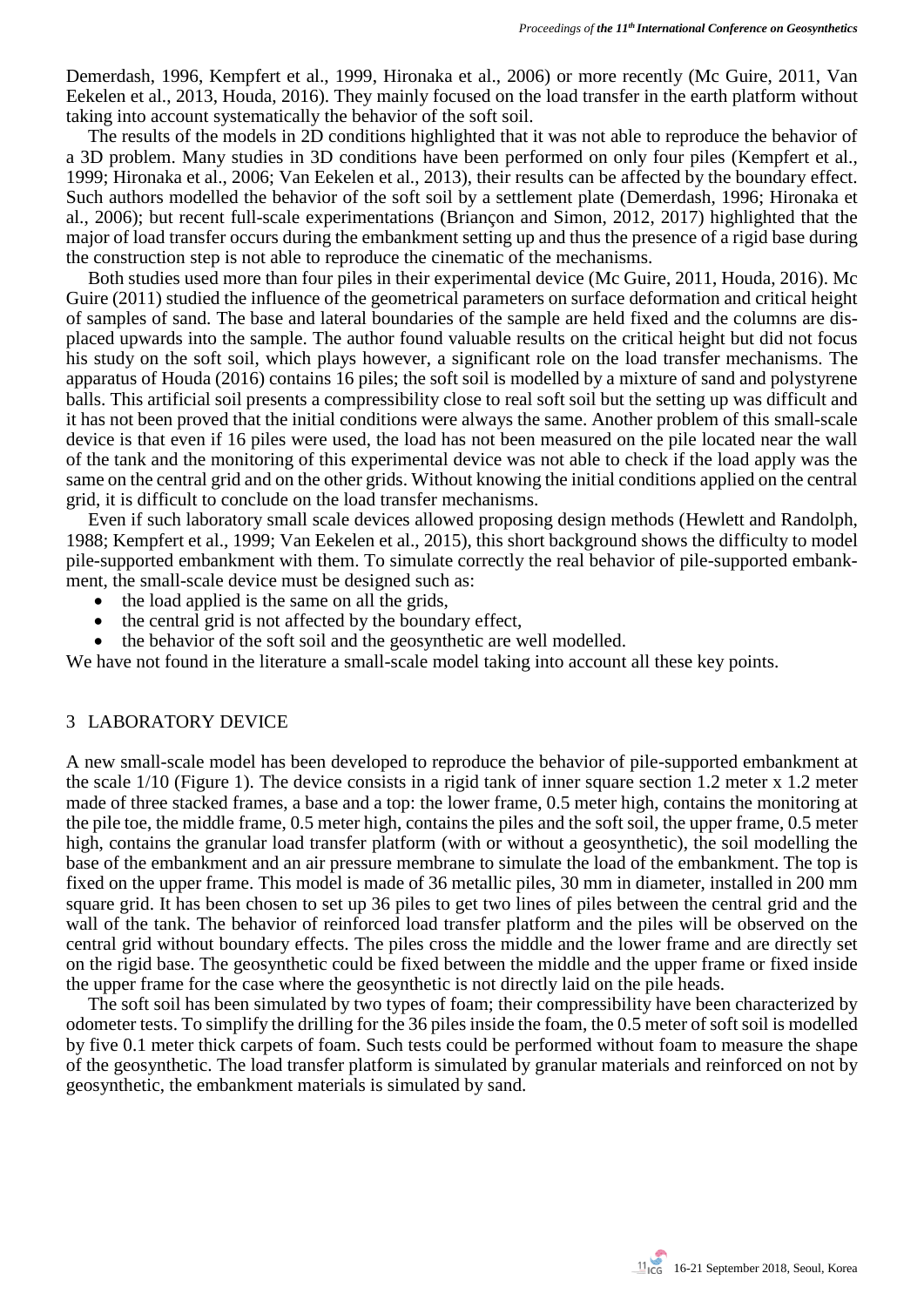

Figure 1. Small-scale device

# 4 MONITORING

To simplify the understanding of the sensors location, piles are called by their columns (letters A to F) and their row (numbers 1 to 6), also the four piles of the central grid are called C3, D3, C4 and D4 (Figure 2). Piles of the central grid are particularly monitored with:

- Force sensors located at the toe of the pile (FS1 to FS4),
- Pressure cell located on the head of the pile (PC1),
- Force sensor located on the head of the pile (FSR1).

The four force sensors are the same (R10X of Scaime) with a range of 10 tons. The toe of the monitored pile has been specifically adjusted to be connected to the force sensor (Figures 2 and 3). The pressure cell PC1 (BED-A-200KP of Kyowa) has the same section than the pile and a range of 200 kPa. The head of the pile has been specifically adapted to insert the transductor of the sensor inside the pile (Figures 2 and 3).

The sensor FSR1 has also the same section than the pile and it is very thin. This sensor is a Force Sensing Resistor ® (Interlink Electronics). It consists of two membranes separated by a thin air gap. The air gap is maintained by a spacer around the edges and by the rigidity of the two membranes. One of the membranes has two sets of interdigitated fingers that are electrically distinct, with each set connecting to one trace on a tail. The other membrane is coated with FSR ink. When pressed, the FSR ink shorts the two traces together with a resistance that depends on applied force. Both membranes are typically formed on flexible polymer sheets. The top substrate could be made with a slightly less flexible material, sufficiently deformable to allow a reasonable force to push the top substrate against the bottom substrate to activate the sensor. The inside surface of one substrate is coated with carbon-based ink. When the two substrates are pressed together, the microscopic protrusions on the FSR ink surface short across the interdigitated fingers of the facing surface. At low forces, only the tallest protrusions make contact. At higher forces, more and more points make contact. The result is that the resistance between the conducting fingers is inversely proportional to the applied force. This force sensor is cheaper than the Pressure Cell but it is not linear and requires a specific calibration. The tests without soft soil will allow calibrating this sensor from the force sensor located at the toe of the same pile. If the first tests validate the relative accuracy of this sensor, all the piles will be monitored by them.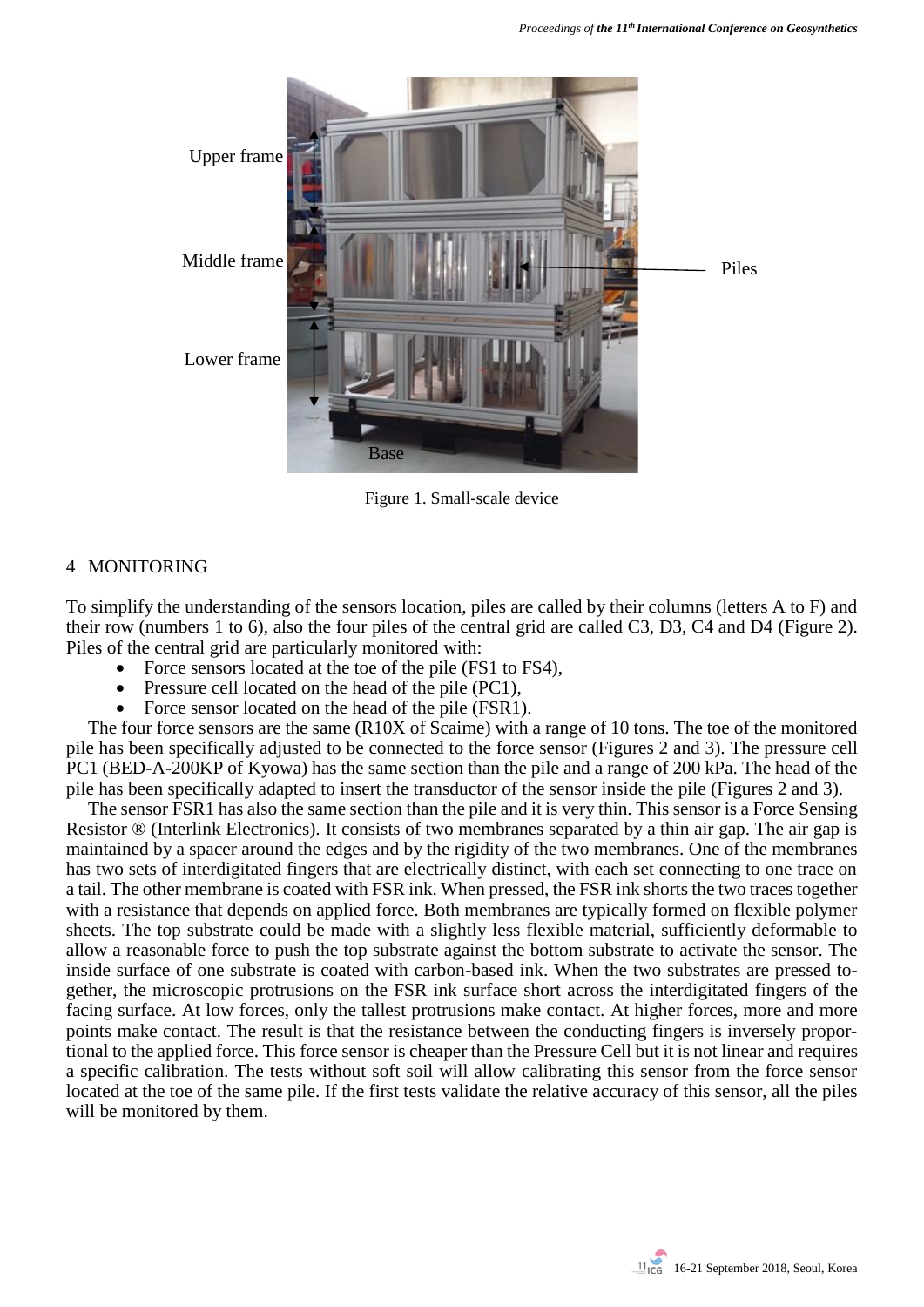

Figure 2.

To control the homogenous distribution of load on the piles, two other force sensors have been set up at the toe of the pile A6 and F6. Like for the pressure cell, the sensor FS5 is cheaper than the others. If the results of the first tests validate its accuracy, all the piles (except those of the central grid) will be monitored by them.

After the tests of qualification, all the piles would be monitored by a force sensor at their toe and a pressure cell at their head.

To record all the measures sent by the sensors, a logger DT85 from Datataker with four channel expansion modules is used to obtain 94 channels to connect the sensors.

The geosynthetic deflection and the settlement at the soil surface (below the air pressure membrane) are also monitored. The deflection is only measured in the case of tests without soft soil and the settlement at the soil surface can only be measured at the end of the test after removing the air pressure membrane. For the geosynthetic deflection, a rail is fixed in the lower frame between the two central lines of piles (row 3 and row 4). A laser sensor can move on the rail and it is connected to a wire displacement sensor. With this device, the wire displacement sensor gives the location of the laser sensor and the laser sensor gives the deflection of the geosynthetic (Figure 3). The same device can be fixed on the upper frame after removing the air pressure membrane to measure the settlement of the soil.



Figure 3. Monitoring for the test without soft soil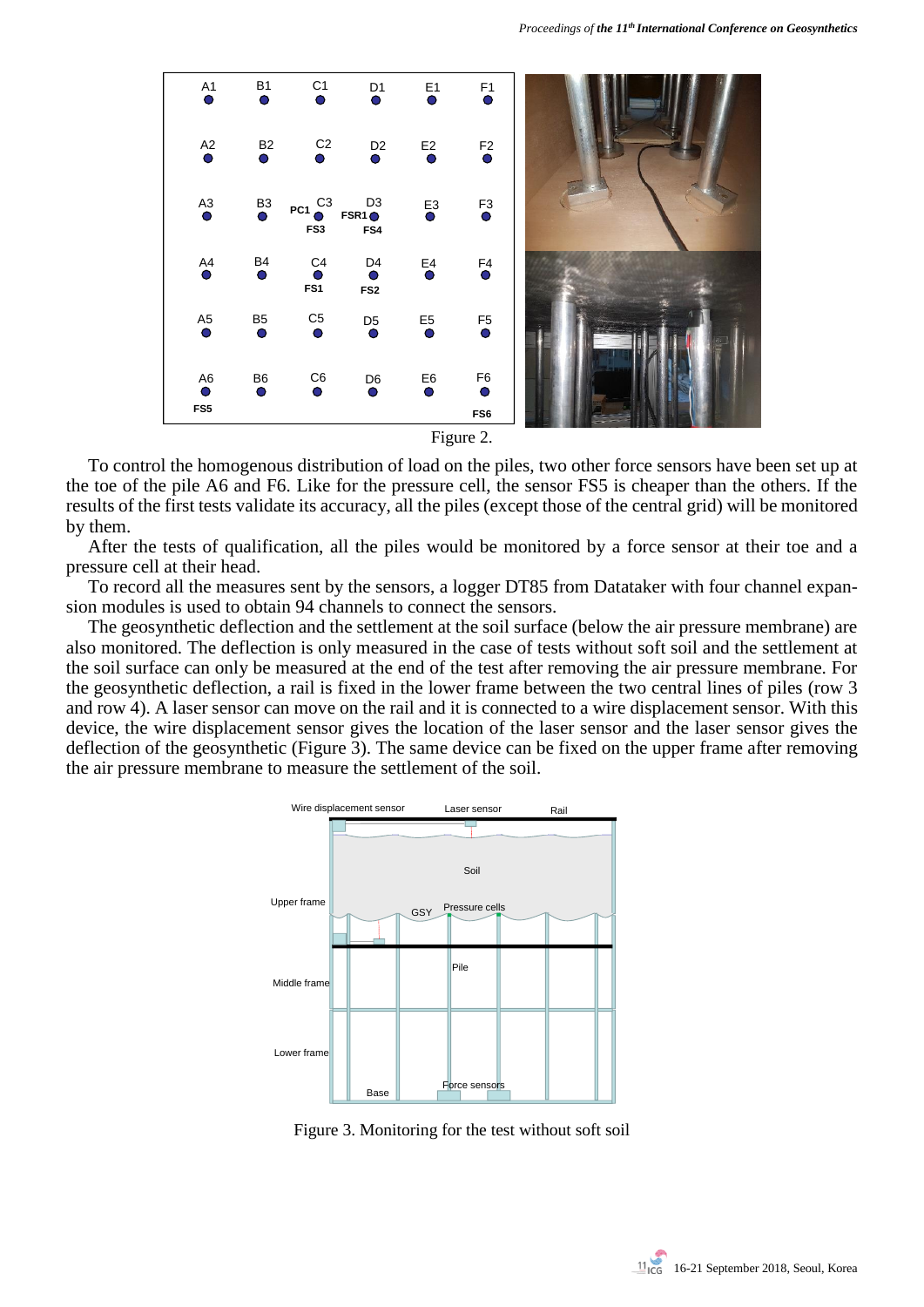# 5 SOFT SOIL MODELLING

To model the soft soil, eight types of foam have been tested to find those that are more homogenous and with a compressibility, characteristics close to the real soft soil (Figure 4). To check the homogeneity, the density of five sample of each foam have been calculated from their sizes and their mass (Table 1). The void ratio of the one sample of each foam has also been calculated. To determine it, each sample has been put inside a water tightness cylinder of the same diameter and the same height. The mass of the cylinder is measured without foam, with dry foam and with saturated foam. From these masses, the void ratio is calculated (Table 1).



Figure 4. Foam samples

| Foam   | Parameters                   |       |                  |
|--------|------------------------------|-------|------------------|
|        | Density                      |       | Void ratio $e_0$ |
| Type A | Mean value                   | 0.024 | 2.58             |
|        | Coefficient of variation (%) | 2.0   |                  |
| Type B | Mean value                   | 0.077 | 6.02             |
|        | Coefficient of variation (%) | 1.7   |                  |
| Type C | Mean value                   | 0.022 |                  |
|        | Coefficient of variation (%) | 2.7   |                  |
| Type D | Mean value                   | 0.035 |                  |
|        | Coefficient of variation (%) | 3.2   |                  |
| Type E | Mean value                   | 0.022 |                  |
|        | Coefficient of variation (%) | 5.0   |                  |
| Type F | Mean value                   | 0.04  | 2.00             |
|        | Coefficient of variation (%) | 2.4   |                  |
| Type G | Mean value                   | 0.021 | 3.97             |
|        | Coefficient of variation (%) | 1.7   |                  |
| Type H | Mean value                   | 0.025 |                  |
|        | Coefficient of variation (%) | 3.4   |                  |

Table 1. Characteristics of foam samples.

Finally, each type of foam has been tested in an odometer to characterize its compressibility. The loads applied for the test have been chosen from the load which will be applied on the foam for the test of pile supported-embankment small scale apparatus assuming that the efficiency of the reinforcement solution is upper than 60 %.

The criteria for the selection of foam for the pile supported-embankment tests are: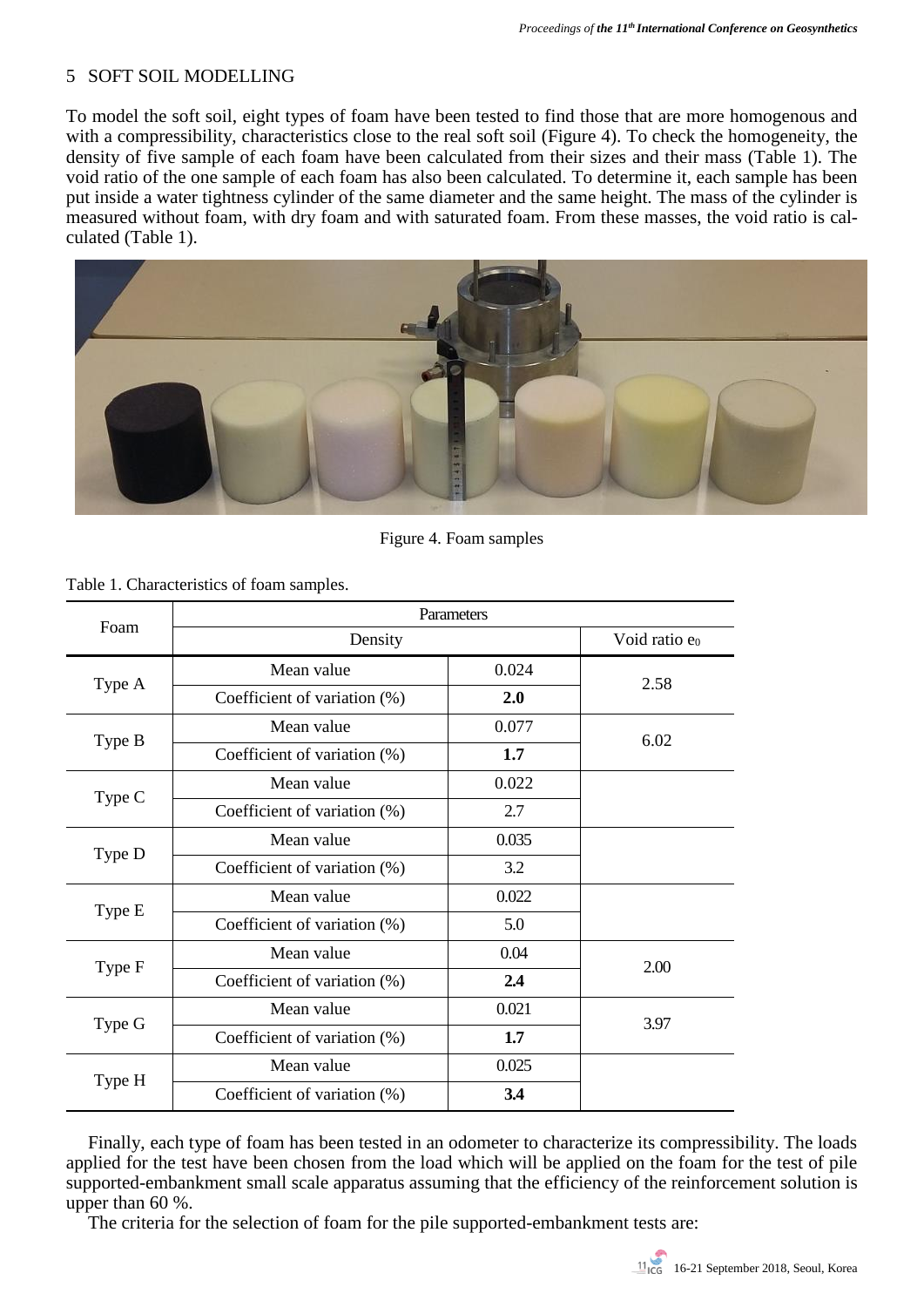- The homogeneity of samples determined by the density,
- The compressibility.
- A linear behavior in the range of the applied stress.

The coefficient of variation has been calculated. It is defined as the ratio of the standard deviation to the mean of the five samples of each type of foam. It shows the extent of variability in relation to the mean of the density. It is chosen to compare the homogeneity because the mean value of the eight types of foam varies between 0.022 and 0.077 and in this case, the standard deviation is not a good indicator for the comparison. Four foams (A, B, F and G) present a coefficient of variation lower than 2.5 %, the four others (C, D, E and H) have been considered like too heterogeneous and have not been qualified to modelled the soft soil.

The results of the compressibility tests (Figure 5) show that it is not possible to simulate the real compressibility of a soft soil with the five foam samples with a virgin consolidation line and an over consolidated line. In addition, the choice of the foam type is done from the linear behavior of the foam for the range of stress applied on soil in the rigid inclusions device. Considering a thickness of soil of 0.5 m on the rigid inclusion and an efficiency upper than 60 % (ie 40 % of the load apply on a grid is transfer to the soil), the stress applied on the soil does not exceed 5 kPa. The samples A and H have a linear behavior between 0 and 5 kPa. These foams have been qualified to perform the tests to simulate the soft soil.



Figure 5. Compressibility tests

## 6 PROCEDURE OF SETTING UP

The same procedure is applied for all tests to limit the influence of the setting up on the results. The verticality of piles is controlled before each test. When all sensors are installed and connected to the data logger, the geosynthetic is laid out directly on the piles for the tests without soft soil and on a thin layer of sand when the foam carpets are used to simulate the soft soil. The geosynthetic is fixed to the clamp located on the four sides of the middle box. The upper box is filled by soil; it is possible to use a first soil to simulate the load transfer platform and a second soil to simulate the base of the embankment. To well simulate the real condition of the setting up, the soil is systematically put on the piles of the row 1 and pushed to the direction of the other piles by layers of 10 cm. The mass of the soil of each layer is measured to control its density. After that, the air pressure membrane is laid on the soil and the top is fixed on the upper box. The air pressure membrane is inflated to apply a pressure simulating the height of the embankment.

At the end of the test, the top and the air pressure are removed and the deformation of surface of the soil could be measured.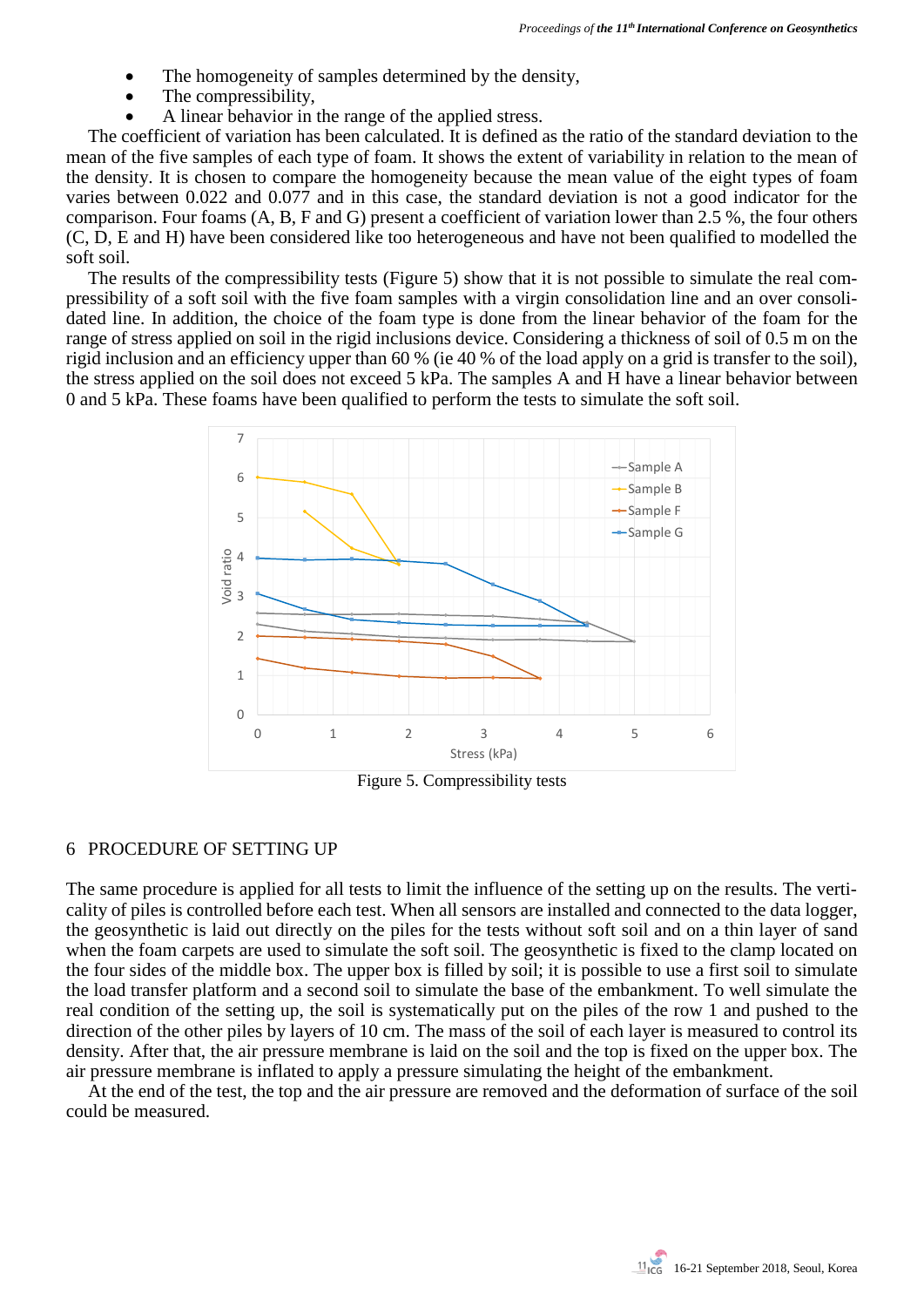### 7 FIRST TESTS RESULTS

A first test has been performed without foam, with a woven geotextile laid out directly on the piles and with two layers of fine sand (10 cm in thickness). After the setting up of each layer of sand, the deflection of the geosynthetic has been measured between the rows 3 and 4 with the laser sensor moving on a rail and for 5 locations of the rail (X1 to X5). Figure 6 shows the deflection of the geosynthetic for the central grid between the piles C3 and D3. This Figure shows the ability of the device to measure with a good accuracy the deflection of the geosynthetic, the first observations are:

- The deflection measured on two symmetrical lines X4 and X5 are similar,
- The deflection of the geosynthetic decreases from the line  $X4$  to the line  $X1$ .

Figure 7 shows the deflection of the geosynthetic under a layer of 20 cm of sand along the line located between the rows 3 and 4. The deflection is not perfectly symmetrical for all the grids due to the procedure of the setting up: from column A to F and from row 1 to 6. The shape of the geosynthetic deflection shows that it will be necessary to monitor the piles in the central grid and in the others, to be sure that there is not boundary effects.

From these measures, it will be possible to draw a 3D deflection shape of the geosynthetic for each loading step for tests without foam to simulate the soft soil.



Figure 6. Deflection of the geosynthetic in the central grid under a layer of 20 cm of sand



Figure 7. Deflection of the geosynthetic under a layer of 20 cm of sand